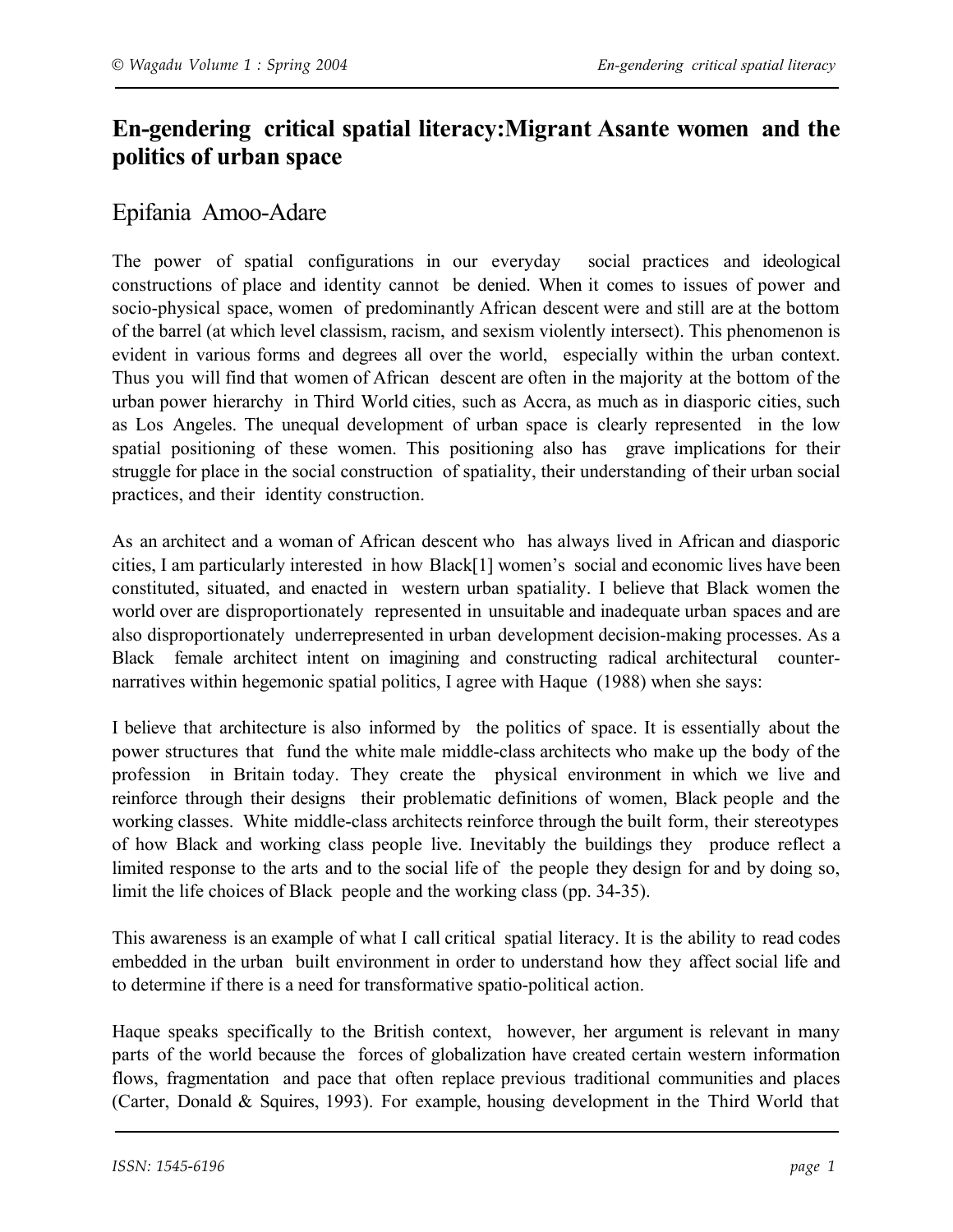results from rapid urbanization is often laden with western, male, middle-class conceptions of how people in a contemporary city must live in order to serve a capitalist economy. This occurs through the wholesale adoption of western design, architectural practice, building technology and concomitant social and ideological constructs. For this reason, I believe that critical spatial literacy as a praxis provides the tools for documenting and analyzing Black women's urban spatial conditions just about anywhere in the world. It provides a transformative materialist interpretation of spatiality (a critical literacy of space), which recognizes the spatial nature of socioeconomic life and as a consequence would reveal the possibilities for radical change in the politics of space. To this end, I will discuss and recount experiences surrounding my investigation of how migrant Asante[2] women's household configurations, socio-cultural practices and spatial self-perceptions have changed in Ghana's rapidly urbanizing capital city, Accra. I will also present my findings on Asante women's personal constructions and articulations of space and place in response to their urban lived experiences. In presenting my work, I will describe the significance of research praxis based in a womanist positionality, the construction of social life in a capitalist spatiality, and the importance of a critical literacy of space on and by Asante women living in Accra.

Research Praxis based in a Womanist Positionality

My interest in Asante women's spatial experiences is rooted in the feminist understanding that "…feminist researchers begin their investigation of the social world from a grounded position in their own subjective oppression" (Weiler, 1988). The personal provides an experiential ground from which a theoretical understanding can be made of material structural circumstances. As an Asante woman who has lived in Accra, my personal experience provides a ground from which theoretical understandings can be made of Asante women's structural circumstances in Ghana's capital. I also make this assertion from a womanist positionality, which recognizes that critical consciousness must incorporate racial, cultural, national, economic, political, and sexual issues into a philosophy that is committed to the survival and wholeness of an entire people (Ogunyemi, 1985; Walker, 1983).

I am also an Asante woman who presently lives in an urban diasporic context in Los Angeles, California. I have always lived in urban centers[3] and I have found that my understanding, negotiation, manipulation, and ownership of space (real and imagined) is often predetermined and confined by the prescribed, colonized, gendered, racialized, and class-based social relations of global capitalism. As a woman and as a minority, I am particularly disadvantaged within the politics of space: I have been privy to a minority and female experience of discrimination by design of a predominantly western built environment (Weisman, 1994). I experience this discrimination from location to location despite my access to professional and academic architectural discourse and privilege. Albeit restrictive, each discriminatory circumstance is often mediated by my very specific combination of gender, ethnicity, class position and architectural privilege; thus, the discrimination I experience varies in nuance and degree. It is from these relational liminal spaces that I have been able to develop my own critical spatial literacy, i.e. an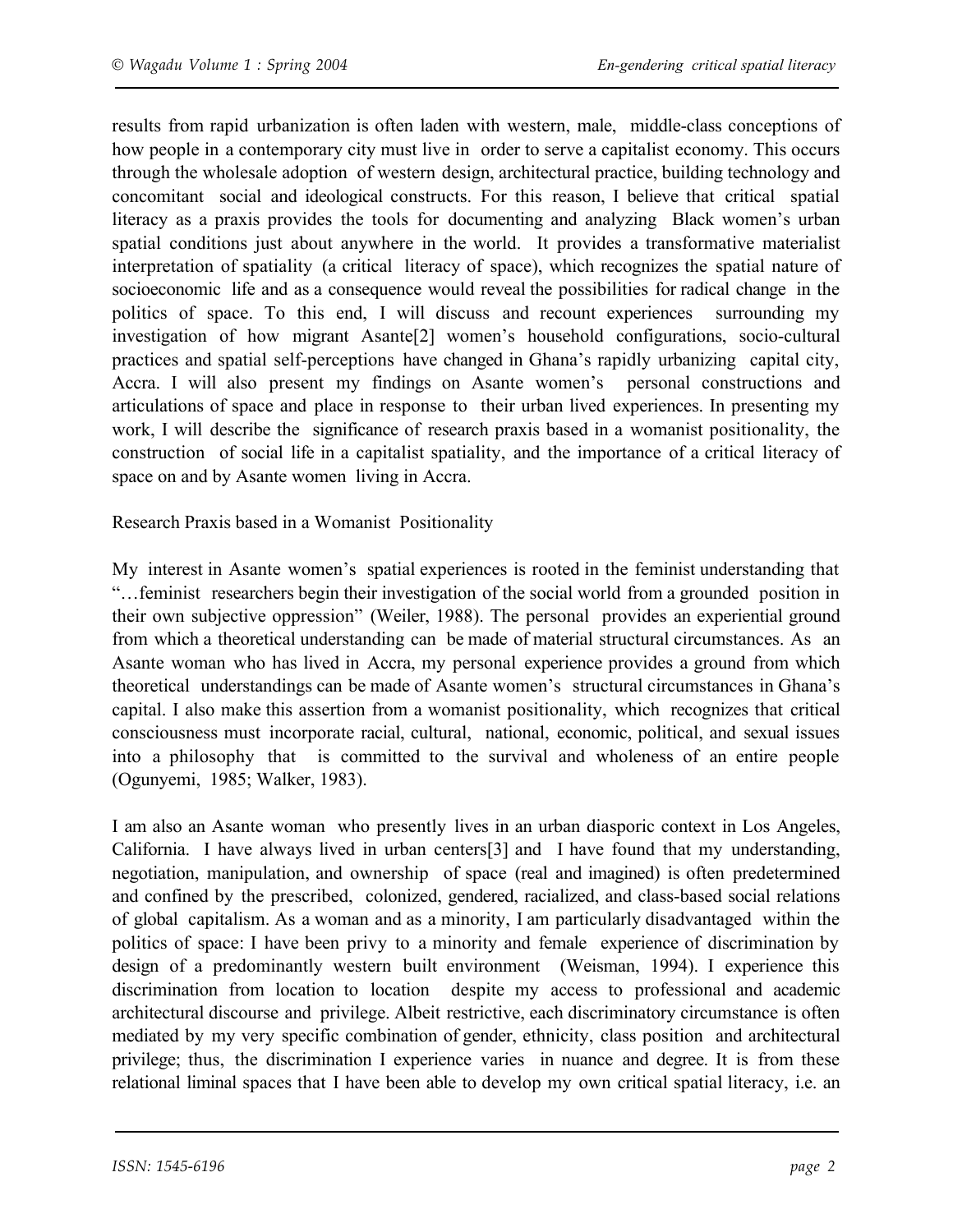understanding of the dominant ideologies that inform western urban architecture, which then enables my imagining of alternative socio-physical spaces.

For example, during my preliminary architectural training in London (from 1987 to 1990) I found that my personal experience of alternative household configurations, namely my Asante grandmother's communal matrikin house, provided me with concrete examples that contested the Eurocentric and hegemonic spatial conceptions we were being taught, e.g., the belief that nuclear house spatial configurations and women's roles in those *private spaces* was a universal norm. Within my grandmother's Asante courtyard house, located in Kumase, there were very different socio-cultural practices and self-perceptions around gender. For example, a woman's ability to share her childrearing responsibilities with her *abusua* (extended matrilineal family) rather than bear the urban financial burden of childcare gave her a different conception of what work she could do outside of the family home. And yet in contemporary Ghana, it is those western nuclear household models that prevail in housing development within large urban centers, such as Accra. In 1991, while working on a publicly funded building project in Accra as an assistant site architect, I personally experienced the ludicrous extent to which western models of architecture were uncritically used in new housing development. In the design of the project's 76 'middleclass' housing units, there was an extensive use of nuclear house designs and imported construction materials, from the light fittings to the concrete used to build the houses. In Ghana, just as in other parts of the Third World, the uncritical use of western design always goes far beyond the practice of using imported building materials and technology to the formation of new ideological constructs of what is good housing and further still what are suitable household configurations for that housing. An example of this is how in the Accra community, at that time, those houses sold like hot cakes despite the expensive and impractical use of western building design and technology, e.g., the laying of imported English carpets on expensive imported Italian floor tiles in a tropical climate. This was because the community desired what is conceived as modern [western] and therefore prestigious and valuable properties.

My mother's households created both in Accra and the Diaspora contrasted sharply with my grandmother's because of my mother's adherence to western spatial constructs and ideologies. I grew up in a nuclear household that intermittently accommodated my mother's relatives, who came to help her with her childrearing responsibilities and to improve their education or employment opportunities. My mother's staunch Catholicism that adhered to rigid notions of "eternal marriages" and the husband as the "head of the household" pulled taut against the fluidity of my grandmother's three sequential marriages and female-dominated compound house. This created in me a schizophrenic conception of what my role as an Asante woman must be, should be, and could be. It was this amorphous reality that jarred against the prescribed, tidy western definitions of what a 'normal' family house design is and informed how I negotiated my own constructions and conceptions of space and place while living in London.

The example of the tension between my grandmother's house and my mother's was just one reason for my renegade architectural stance that began to develop during the final two years of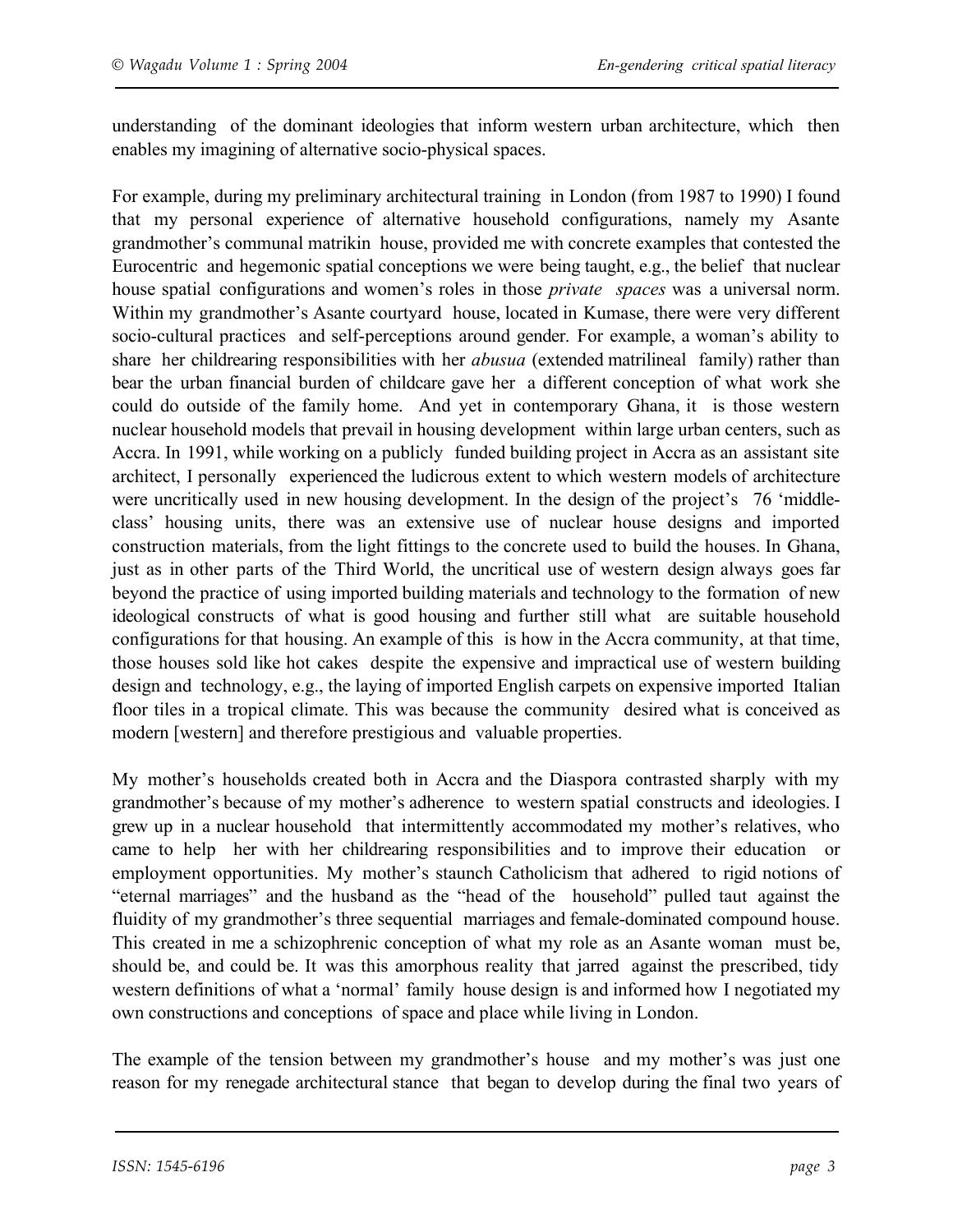my six years of architectural training, when I began to redefine my architectural role in the politics of space by creating architectural designs that served as alternative political pedagogical texts to the hegemonic western architectural models taught as the norm. I resisted the predominant practice of architecture students replicating spatial representations of western technology, a global economy, the universal adoption of "International Style," and the selfglorified architect by interrogating the political and educational aspects of architecture through my work. In addition, I looked for architectural ideas and concepts that reflected the specific socioeconomic, spatial and political needs of various Third World conditions, for example, as can be found in Hassan Fathy's (1973) regionalist architectural work in Egypt and Charles Correa's (1989) in India. At that time, I developed a critical literacy of space as an academic survival mechanism in order to decipher the political ideologies that were hidden in architects, planners, and developers' building practices and inscribed in their spatial constructions. In that process, I also realized that my singular understandings and/or actions were insignificant in the spatiopolitical make-up of things and that perhaps substantial socio-spatial justice would be enabled if more than just the members of the building profession understood, re-invented and owned the vocabulary of the built environment. I began to question how a postmodern spatio-political language could be encouraged and nurtured in the general public, especially in those who were the most spatially disadvantaged. Simultaneously and most importantly, I also questioned and began to investigate what my role, as a female architect of African descent, should be. Should I serve society as an "expert" with architectural designs that sought to transform the dominant status quo or would a social justice agenda be better enacted by my facilitating and enabling *critical spatial literacy* in the general public? As much as I was drawn to following the communityoriented, collaborative feminist architectural praxis of the likes of Matrix (1984, 1986),[4] I began to believe that a Black female architect like myself would better contribute to her community by creating arenas within formal and non-formal education for their own critical readings of the built environment, which may lead them to finding ways to change it themselves. It is these experiences that led to my academic transition into the field of education to further understand the pedagogical role of the built environment. Here, I enact the reality of this already dreamt spatial imaginary of my diasporic, African, female, architectural permutation by conducting research that is rooted in the praxes of critical pedagogy, feminist methodology from a womanist positionality, critical social theory as informed by postmodern geography, and postcolonial theory because I am interested in shifting, rather than just inhabiting, the marginality of the boundaries or edge conditions of architecture. In re-defining what it means to be an architect, I also include insights from my architectural training as well as my personal experience of invisible homelessness and being socially housed, in the UK, to do what I call *renegade architecture*, outside the confines of institutionalized architectural practice.

Therefore, I argue for the development of critical spatial literacy. I take as my founding assumption that the built environment has a pedagogical nature that either induces individuals to conform to established organization of mainstream society or provides a resource for the successful empowerment of individuals (and most importantly collectives) against that society. A critical literacy of space is an important project. It is the development of a critical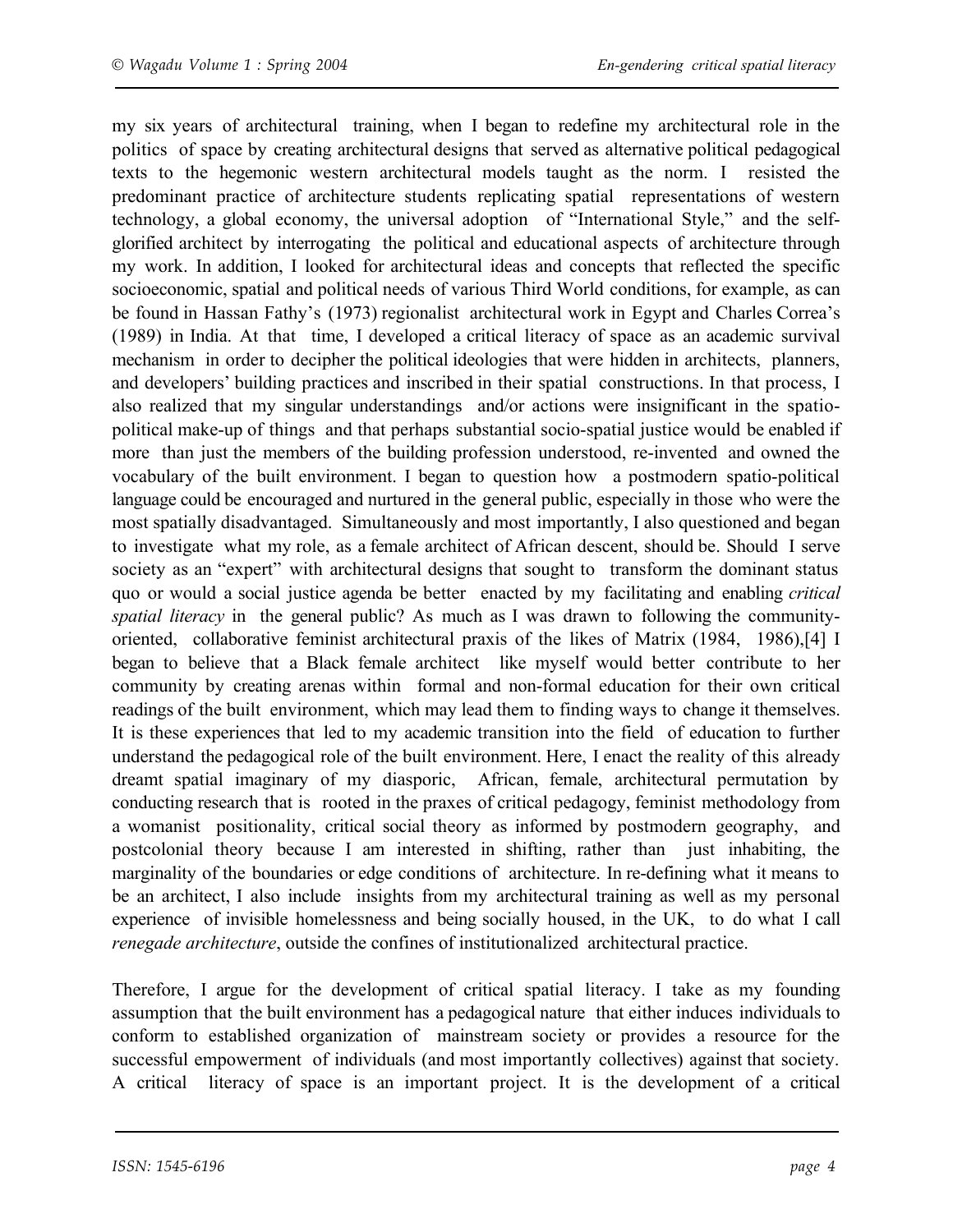understanding of the politics of space, for example, determining and documenting what kinds of western European social insights are encoded in the Ghanaian urban built environment, how that built form may reproduce and/or contest dominant foreign spatial ideologies, and how this contestation requires an ability to "critically read the world" (Freire, 1983/1991, 1970/1996).

In describing the importance of the act of reading the world, Freire (1983/1991, pp. 140-141) tells us how his first act of reading was of the socio-physical world, i.e., the "average Recife house," where he was born, "encircled by trees." This world presented for him his first reading of texts, words, and letters that were "incarnated in a series of things, objects, and signs." He perceived this spatial world through the immediate spatial environment in relationship to his family; through the language of his elders' beliefs, tastes, fears, and values and through a link between his world and wider contexts. Freire further tells us that in learning to improve his perception and understanding of that spatial world by reading it, he became familiar with it and also managed to diminish certain fears he had of it. Freire's conscious act of reading the world is especially crucial in this era of intense globalization where many of the spatial worlds that African people live in change to contrast sharply with that of their elders' beliefs, tastes, fears and values. It is to this end that I make an argument for a critical spatial literacy project, especially for women of African descent, to critically read their urban spatial world in order to understand the profound implications of its transformative effects.

For this reason, I argue that research into African women and their families' spatial experiences cannot simply be a theoretical and/or empirical endeavor. Instead, it must be a womanist spatial research agenda with a pedagogical praxis that is informed up front by a critical literacy of gender, ethnicity and space. In other words, it must be an endeavor to develop critical spatial literacy, which is a praxis rooted in a critical understanding of the dynamics of the social construction of postmodern urban space and the spatial construction of social life, its practices, and its identities. In this definition, it reinforces the centrality of critical consciousness in a womanist positionality. I envisage a critical literacy of space as a theorizing practice with which to understand the local grounded theories that emerge out of our particular socio-spatial identities, urban lived experiences, and spatio-political struggles.

#### **Capitalist Spatiality and the Construction of Social Life**

In any given society there is a natural inclination for provision of shelter as a basic human requirement. The successful provision of shelter is essential to the physical, sociological, cultural, psychological and economic well being of every human being. Individuals' need for shelter and how they design and build it in response to the geographical, climatic and socioeconomic conditions that they live in, serve to root them in a particular cultural practice (Howell & Tentokali, 1989). Obtaining adequate shelter is especially important for women who are often responsible for children and the elderly. This global female need for housing was acknowledged at the 4th World Conference in Beijing (September, 1995). At that time, a platform was proposed defining housing as a social and economic investment and as an essential institution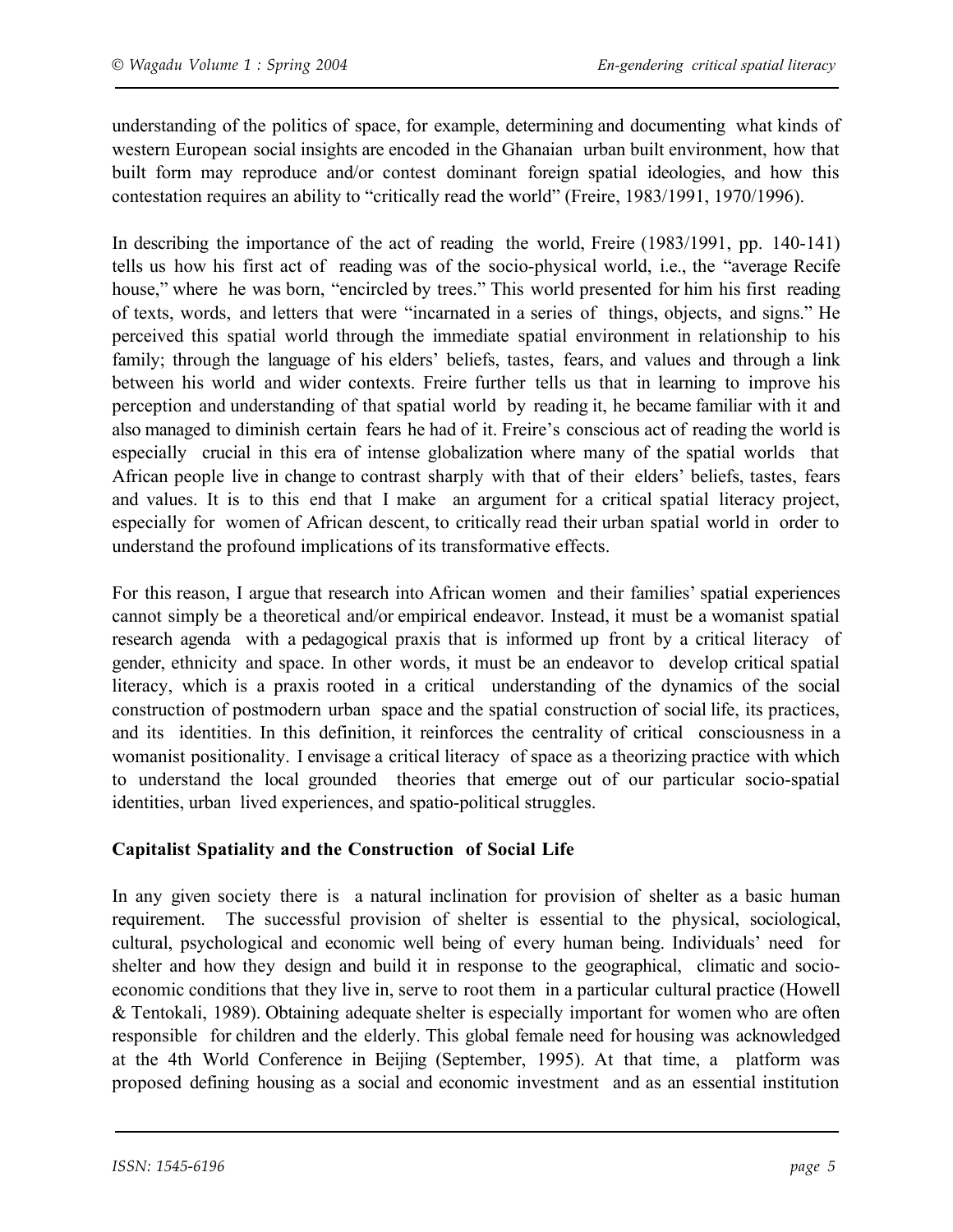that roots women in place and culture (Hermanuz, 1996).

Yet we find that especially in the modern urban context, there is far less awareness of built forms and space than, for example, in a traditional community (Tuan, 1977). It can be argued that one cause of this lack of awareness is urbanization, especially the restricted opportunity for active participation in the urban development process. Active participation in the development of built forms and space is important as it is representative of individuals' ability to make spatial decisions and place in their community, and it has implications for their political positioning in social relations of power. Spatial awareness is crucial especially within capitalist urban contexts where there is an unequal development of space. Keith and Pile (1993) argue that the logic of capital produces an uneven development of space, which is both a direct consequence and cause of the unequal distribution of power and resources along class, racial, and gender lines (Hayden, 1995; Massey, 1994; Weisman, 1994). In fact, geographically uneven space is an essential condition of capitalist spatiality, as it is the concretization of capitalist relations of production and division of labor (Soja, 1985). In a capitalist spatiality, dominant capitalist groups oftentimes constrain the economic and political rights of individuals, communities, and nations by restricting and defining their access to space (Hayden, 1995). In many instances it is the poor, women, ethnic minorities and children that are subject to restrictive spatial allocation and movement within urban capitalist contexts. This is demonstrated by the fact that those who are often either homeless or living in inadequate housing -in both the economic global 'North' and 'South'- are women, ethnic minorities and their children living in urban centers (Albelda & Tilly, 1997; Bauhmohl, 1996; Bergholz, 1992; Daly, 1996; Dhillon-Kashyap, 1994).

Indeed, in a postmodern geography, many of us become the social effects of dominant groups' spatial constructs. The planned built environments that we inhabit are embedded with other people's meanings of housing, leisure space, a business district, etc. The built form creates a predisposition in us to particular spatial functions and practices from which social identities are ascribed whether or not we choose to contest, subvert, or reject them. Furthermore, as Howell and Tentokali (1989) determined from their experience in conducting cross-cultural studies on domestic privacy, western urban spatiality confronts certain cultural heritages with new models of space and household transactions. Western design and modern construction technologies challenge household behaviors in many new urbanizing societies and reconstitute what is imagined and constructed as family life (Asiama, 1997, Pellow, 1992). This is certainly the case in modern day West African countries, which are challenged with spatial and social structures that are the result of at least three superimposed cultural stratifications: the traditional and pre?industrial phase, the colonial experience, and the postcolonial economical?political structure (Boserup, 1970; Konadu-Agyemang, 2001). Each of these realities varies from country to country and everywhere the position of women and their families depends on the interplay of these three elements (Boserup, 1970).

In traditional West Africa the compound and the family it encompassed was usually the minimal unit of political organization, and decisions within the compound had implications for the wider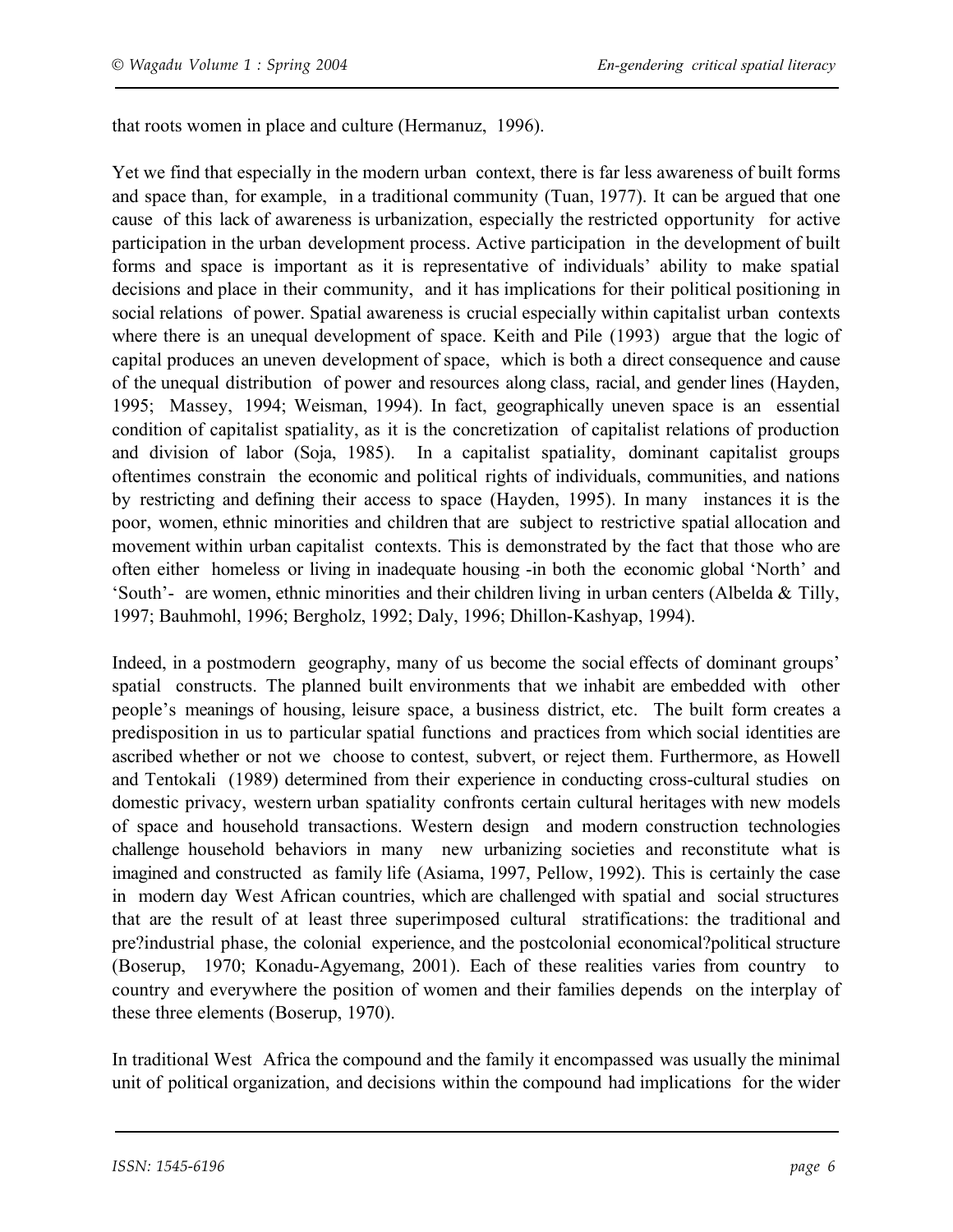political units in villages and in towns. In effect, the western notion of the house being female and private versus the outside being male and public was non-existent in West Africa. Thus, women could exert direct political influence over males or they themselves play important political roles by virtue of their positions of authority, power or influence in their natal and/or affinal compounds (Sudarkasa, 1994). For this reason, it was common for women to have important roles within patrilineages as well as matrilineages in West Africa. The onset of colonization, modernization and urbanization reconfigured space, including households, in West African countries along an uneven spatial development that favored urban centers over rural settlements. The urban center/ rural periphery split consisted of the siphoning of human resources and economic surplus from the rural countryside and smaller towns and cities into the colonial urban cores. This produced the tendency in populations to migrate from rural areas to urban centers in search of jobs, as they still do in droves today. Furthermore, within the urban centers men where favored over women in terms of the allocation of economic and political power in the new capitalist industrial settings, as colonial administrators projected their own western gender constructs in making and maintaining their relationships with West African societies. This favoritism produced changes in traditional social relations between West African men and women within and amongst families, as a public/male versus private/female spatial construct was instituted to complement capitalist colonial economies. In addition, most of the houses built in the urban cores were for nuclear families, which did not encourage the migration of extended families but rather that of smaller conjugal family arrangements lead by men. This uneven development was an important factor in some West African women's increased dependence on their spouses, as epitomized in Oppong's (1974/1981) study of marriage among the matrilineal elite in Ghana. It was also a factor that reduced West African women's economic autonomy and public role (Pellow, 1977), especially as they moved to live with their men in urban city conjugal household configurations that served as the smallest units of capitalist production.

The uneven development of space in West Africa is clearly expressed in Ghana's capital city and its present state of housing and infrastructure underdevelopment that has its roots in British colonialism. The housing problems in Accra are not only a colonial legacy caused by urbanization policies that were insensitive to the local cultural context, but also a result of the failure of successive governments to derive appropriate housing policies and their incorporation of Ghana into a global capitalist economy. Accra is the largest of Ghana's ten urban centers. The population in Accra is 1,657,856 of which 57.1% (i.e., 843,516) are female (Government of Ghana, 2000). In the city of Accra, females head 30.5% percent of households, even though there are nearly as many males as females (Konadu-Agyemang, 2001). Accra alone accounts for 30% of the urban population of Ghana and 10% of the total population of Ghana. In fact, Accra has the highest rate of urbanization in Ghana and one of the highest in West Africa (Konadu-Agyemang, 2001). Housing occupancy rates are high in Ghana's capital. In 1990, the United Nations Development Program and Ghana government conducted a survey in Accra that found that the average number of persons per room was 2.9, i.e., greater than the United Nations standard of 2.5 and that 46.3% of the city's households occupied single rooms, which was often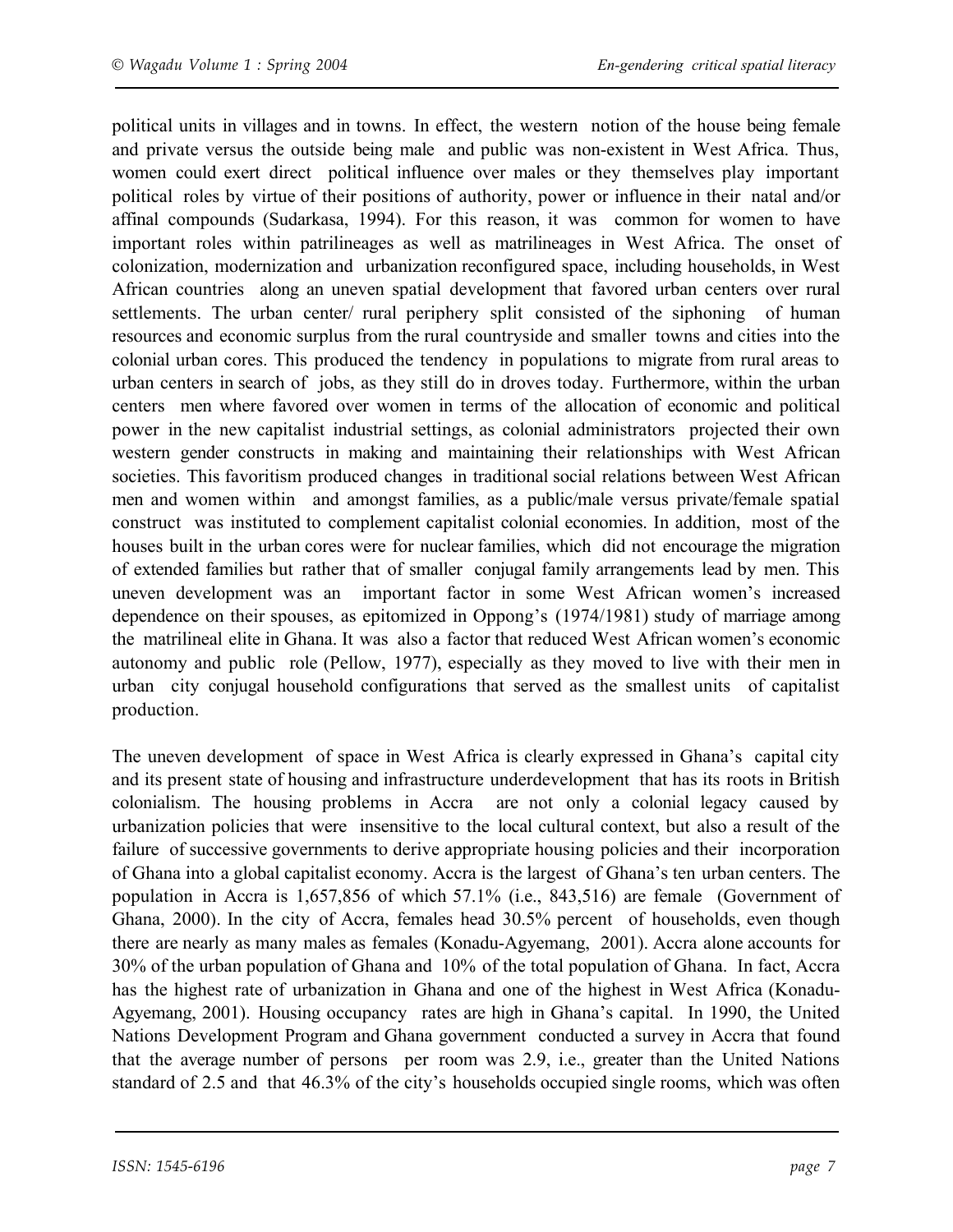all they could afford to rent. This lack of space has grave implications for Ghanaian women living in Accra because they spend more time in their houses than the men do (Asiama, 1997).

Uneven urban development in Accra has had an effect on residential units, lineage groupings, rules of descent, and inheritance (Robertson, 1984). These effects are also experienced in other parts of Ghana, for example, the land tenure system in Asante society has undergone change. Land now has an economic value, which was not the case in traditional Asante society. The strong links that existed between land ownership and Asante social and political structures has weakened. Land ownership structures no longer support the continuation of the kingroup, and kinship ties are being weakened. In its place, the conjugal family has begun to assert itself against *abusua* (extended matrilineal family). This means that Asante women's relationship with their kingroup has altered, especially in terms of inheritance and dependence on their spouse versus their *abusua* (Asiama, 1997). As a result, Asante women living in urban Accra provide an ideal population group and setting for the development of critical spatial literacy on how Accra's urban built environment affects household configuration, socio-cultural practices, and spatial selfperceptions. These women are often migrants with a reduced likelihood of access to land and property than they would have in the Asante region. Research in this location and with this population group contributes to an understanding of the postmodern condition of uneven urban development due to fast encroaching western (capitalist) urban spatiality and its challenging effects on women's homes and daily practices.

### **Migrant Asante Women and Accra's Urban Spatial Politics**

From December 2001 to January 2002, I began developing a critical literacy of space on Asante women living in Accra by conducting a small-scale study. In particular, I interviewed three Asante women and three other Akan women, who all live in nuclear family household configurations as a consequence of moving into urban Accra. [5] This was either by themselves, with their children or with their husband and children. They had all, in contrast, previously lived in *abusua* (extended matrilineal family) household configurations in their respective hometowns.<sup>[6]</sup> Often, this was with their mothers, her sisters and brothers, her sister's children and their siblings. None of the women moved to Accra without some form of prior accommodation and work arrangement. They also strongly advised against anyone moving to Accra without making those arrangements in advance. The women moved to Accra to live initially with sisters, husbands or friends, who provided them with opportunities to come to live in the city. They have since moved into their own places that many of them owned with spouses or alone. These transitions occurred over the long periods of their residence in Accra (from between 15 to 32 years). The women described how living in Accra was markedly different from living in their hometowns. They all stated that Accra was a hard place to survive in;[7] as one woman stressed, "Accra's inside is hot!"[8] Her support for this description of Accra was the exorbitant rents, high utility and food costs, and the corruption. Despite this perception, they preferred to remain in Accra versus go back to their hometowns because it provided one with educational and employment opportunities and the ability to have your *eyes opened*. [9]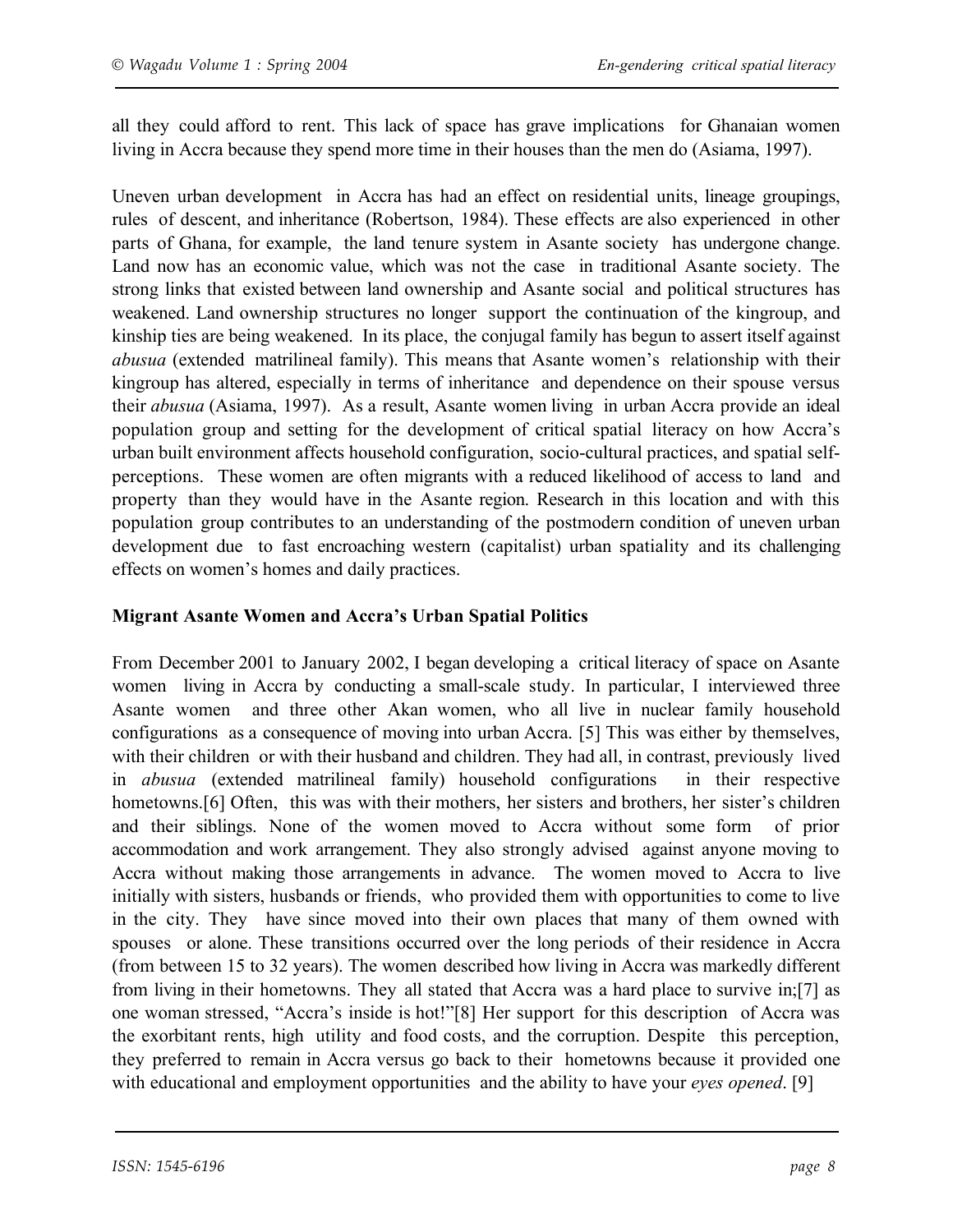*In all circumstances, the importance of enduring the struggle in Accra was to gain the finances to build a place of one's own, even if it is a humble chamber and hall arrangement. The women were also quick to say that the ideal configuration of family, to live in their Accra homes, was small and often nuclear. When asked if they would encourage their abusua* to live with them, their first responses were negative; however, remembrance of the Akan traditional belief that one cannot say he or she has progressed in life if his or her *abusua's* progress is not simultaneously encouraged produced the concession that *abusua* with some form of education, skill or money could stay temporarily only as a way of introducing them into Accra's hectic lifestyle. Most of the reasons given for discouraging *abusua* to stay were pragmatic and financial, e.g., not having enough money and space for one's own immediate family let alone the extended one. There were also some attitudinal responses that categorized *abusua* who came from their hometown, as not sophisticated enough to withstand the norms of city life, thus liable to annoy their city dwelling relatives and/or embarrass them socially due to ignorance. The annoying and/or embarrassing *abusua* were often racialized as backward or 'bush' relatives, who had not yet achieved the western 'eye opening' sophistication of their city peers.

This preliminary research suggests that Accra's urban built environment is a text that is transforming Asante female household configurations, thus socio-cultural practices and notions of what an ideal family should be. In this context, which I term as western urban spatiality, I hypothesize that there is a need for *critical spatial literacy* in order for individuals to understand how the built environment is embedded with codes that both constrain and enable one to participate in the design, construction and/or definition of space. To test this hypothesis, I conducted a more specific and rigorous ethnographic study in the summer of 2003 that began to define this complex problem that is experienced by Asante women and their families and is embedded in multiple systems. I also started to identify and explore the factors associated with the problem by answering the following key research questions: 1) To what extent have Asante women experienced substantial household transformations as a consequence of migration to rapidly urbanizing Accra? 2) What are some of the changes in Asante women's family practices as a consequence of household transformation? 3) What is their spatial self-perception as a consequence of household transformation (i.e., a sense of place)? 4) How has critical spatial literacy influenced their understanding and negotiation of Accra's urban space and the spatial changes it has effected?

Initial analysis of a further thirty interviews conducted with Akan women, nineteen of which are Asante, reinforces the findings in the first study that Asante women are subject to economic struggle in rapidly urbanizing Accra, which is also transforming their households, social roles and identity. However, the women all strongly believe that they are in full control of their quests for "*ani bue,*" opened eyes, and all else that Accra has to offer. These women repeatedly asserted that they were in control of their destiny because they believed in making the "impossible possible." They talked of the importance of "*ani den*," being forceful, and of "*hye den*," the act of strengthening oneself, as prerequisites to any woman's "*mmo demmo*," progress.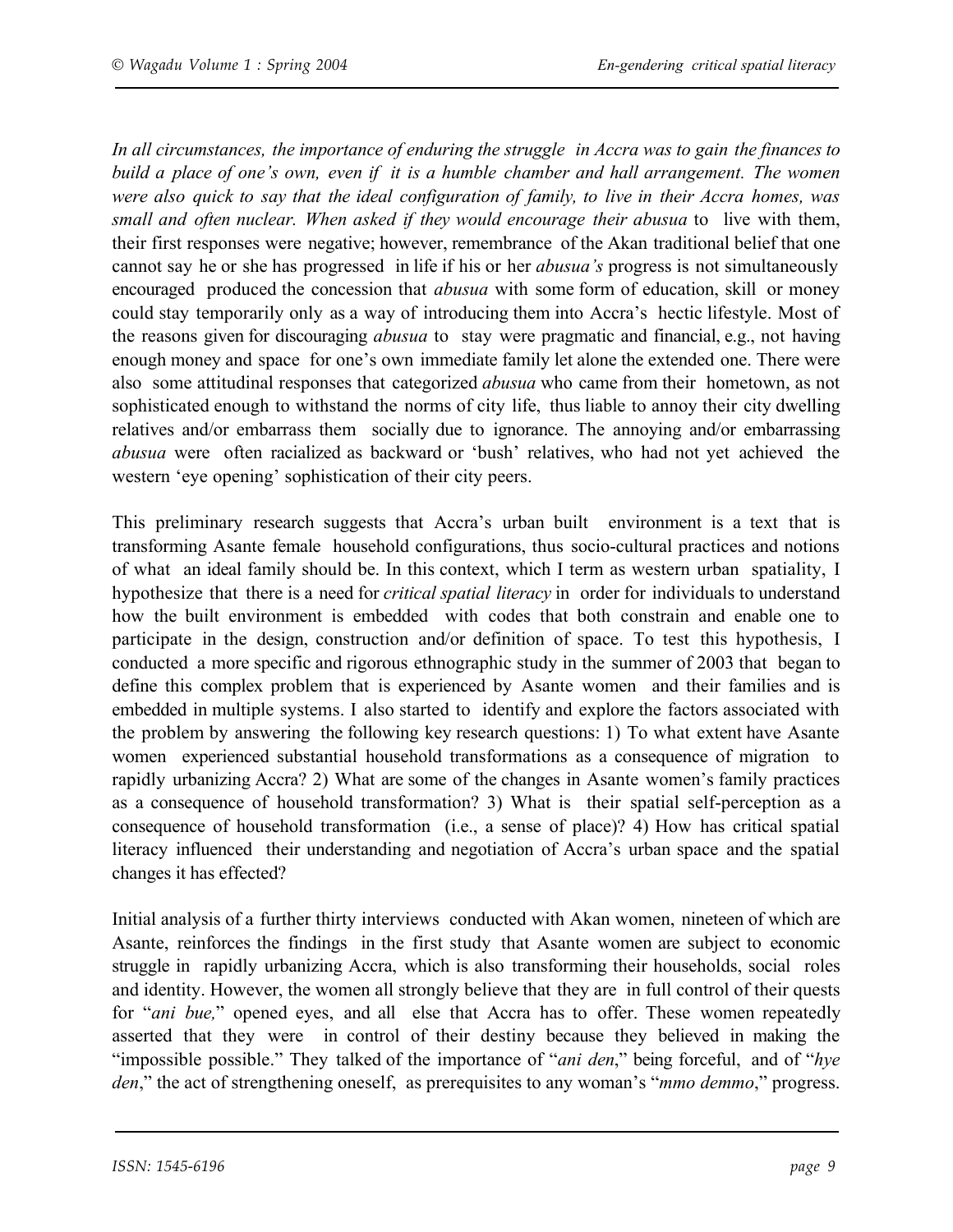Many of the women especially attributed their successes to *ani den*, which they described as being an intrinsic Asante trait. In addition, they obtained their *hye den* through various sources; such as God, church or social groups, faith in oneself, and ever so rarely *abusua*. Often times, the idea of turning to *abusua* in times of need was mocked or derided as being an unrealistic and undesired concept. The women went as far as describing themselves as pioneers in many different arenas; to the extent that one woman asserted that it was the Asante who had taught Accra's indigenous inhabitants how to own property. She argued that other ethnic groups were more willing to share their Accra homes with relatives or other tenants, while an Asante's main objective was to live in their own property with their immediate family. In fact, many of the women were adamant about keeping *abusua* at bay, especially out of the marital home, and never saw fit to question their embracing of nuclear family configurations in place of maintaining homes with *abusua* or any other variation. This was in keeping with the results found in the previous study.

#### **En-gendering Critical Spatial Literacy**

Today, more than ever, social struggle within the urban context is inscribed in spaces from which people construct place out of their particular social relations. Place then can be viewed as particular, unique moments in networks of social relations and spatial understandings. It is especially in these places or moments that women experience the postmodern condition and the ravaging effects of rapid urbanization differentially and unequally (Massey, 1991, 1994). As a result, in everyday feminist struggles for social and political justice there is a growing awareness of the need for an explicit application of informed strategic spatial practice derived from an analysis of spatial configurations, concepts, and ideologies. For example, this shift in awareness can be observed in the politics of place that is being advanced by women using new information technologies for social struggles over health, environmental and violence against women issues (Harcourt, 2001). It is also widely argued that space is important in the construction of the female subject and in gendered subjectivity and identity (Mohanram, 1999; Rendell, 1999). However, there has not been a natural and comfortable insertion of concerns among women of African descent, living in the Diaspora, into this feminist movement and its struggles (Amos  $\&$ Parmar, 1984; Carby, 1999; Collins, 1990; hooks, 1989, 1991; Hull, Bell & Smith, 1982; Lorde, 1984; Spivak & Grosz, 1990). Furthermore, there has been contestation against the use of western feminist gender constructs to analyze "Third World" female conditions and to impose international gender and development policies on us (Amadiume, 1995; Arndt, 2000; Mohanty, 1997; Oyewumi, 1997, 1998; Saadawi, 1997).

In addition, oppositional responses -such as womanism (Ogunyemi 1985; Walker 1983) provide ideologies for contemplating how feminism as it stands is enriched by women of African descent's contestations, experiences, and voices, but do not provide explicit strategies for developing informed spatial practice through a critical literacy of space. As a consequence, there has not been explicit theorizing of how spatial configurations affect the daily lives of women of African descent. There has, also, been very little empirical research on women of African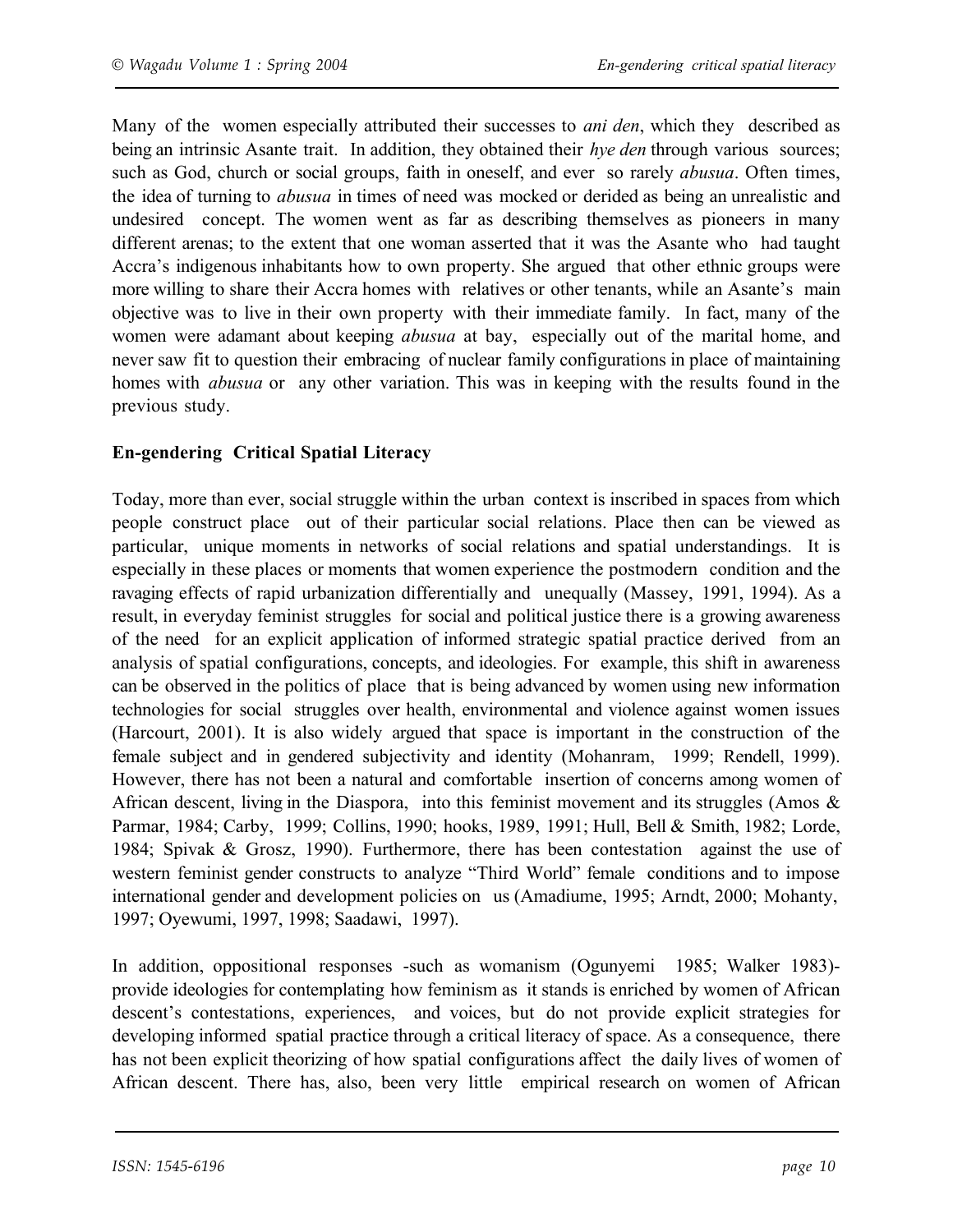descent's urban lived experiences (both on the continent and in the Diaspora), in order to enrich and inform a critical pedagogy of space that maps the spatial dimensions of "women's issues." From this context, I argue for research on women of African descent's lived experiences that utilizes the essential pedagogical praxis of critical spatial literacy to analyze and comprehend the profound spatial effects of a global economy, e.g., uneven urban development and the identity disorienting consequences of rapidly changing landscapes.

Utilizing critical spatial literacy as a praxis to research Asante women's lives in Accra means that it is not enough to take their contemporary everyday practices for granted, as they assert ownership over the urban spaces that transform traditional ways of living. Instead and as a result of this research, I have begun a conversation (first with my informants and now with the reader) to discuss the consequences and implications of the transformative power of Accra's urbanity. In doing so, we must analyze how the continued dismantling of traditional notions of physical and ideological *abusua* affect conceptions of Asante female identity both inside and out of Asante culture and national heritage; especially as Asante women position themselves against the racial, gender and class based terms of western capitalist designs and ideologies for living in contemporary society. We would also investigate the schizophrenic nature of an Asante female identity that now translates itself through western concepts of the good economics of maintaining nuclear family configurations while simultaneously adhering to the Akan ethic of always supporting *abusua*, albeit in a temporary fashion. Understanding how new Asante homesteads, social practices and identities are being re-constructed must lead to a greater awareness of how we then project these changes onto our immediate environments and other places that we are connected to. This critical awareness of what constitutes one's local context has significant global implications, particularly in these times where lived spaces are increasingly permeable due to social networks, communication, and the constant movement that takes place. Through this process, we would begin to en-gender a timely praxis of *critical spatial literacy*. Further more, as womanism is about the survival and wholeness of an entire people through critical consciousness, investigating and scrutinizing the components of migrant Asante women and their family's spatiality contributes to a global understanding of gendered urban lived conditions and informs transnational feminist practices that seek to transform the politics of uneven development of space.

#### **REFERENCES**

Albelda, R., & Tilly, C. (1997). Glass ceilings and bottomless pits: Women's work, women's

poverty. Boston, MA: South End Press.

Amadiume, I. (1995). Male daughters, female husbands: Gender and sex in an African society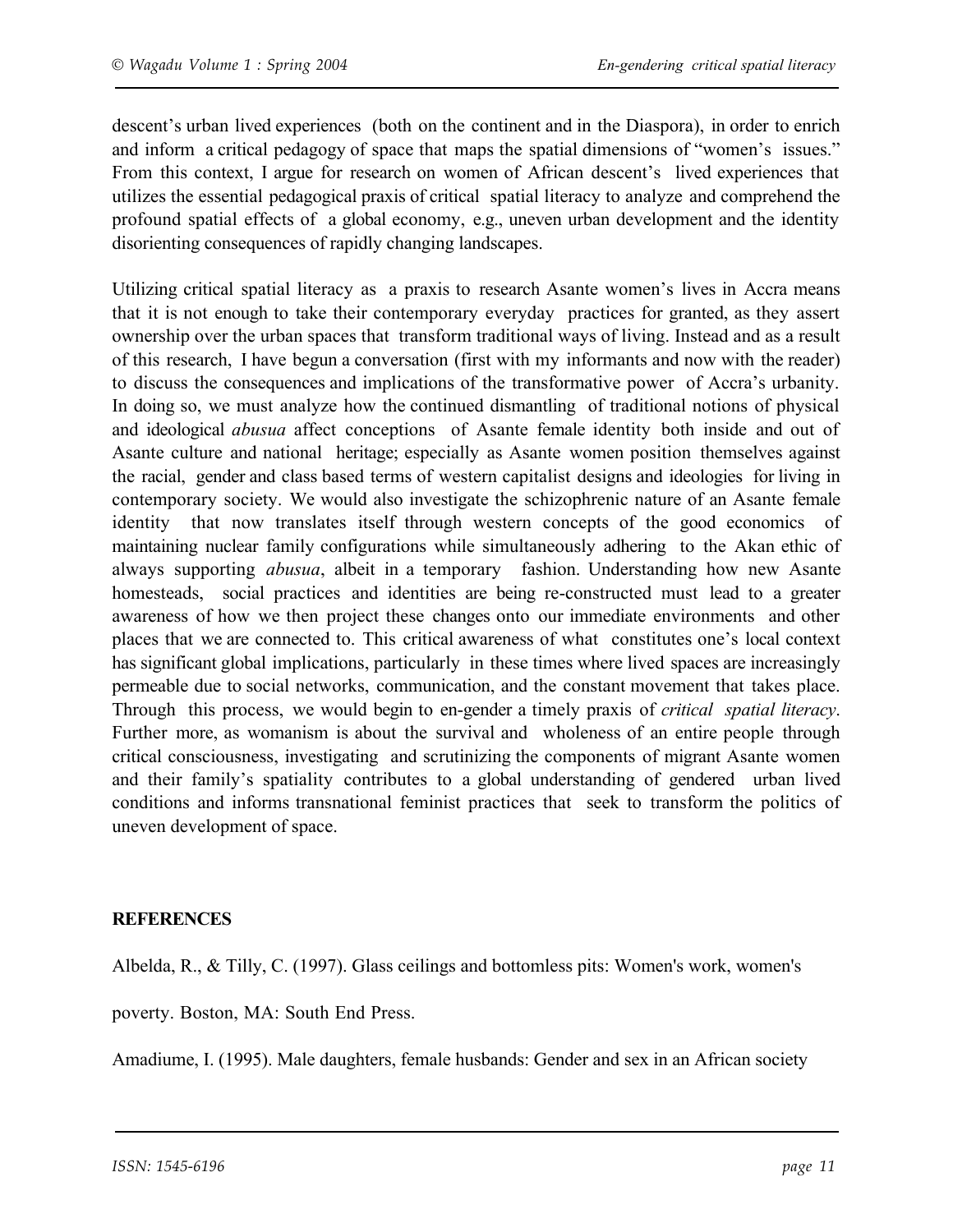(4th ed.). London: Zed Books.

Amos, V., & Parmar, P. (1984). Challenging imperial feminism. Feminist Review, 17, 3-19.

Arndt, S. (2000). African gender trouble and African womanism: An interview with Chikwenye

Ogunyemi and Wanjira Muthoni. Signs: Journal of Women in Culture and Society, 25 (3), 709- 726.

Asiama, S. (1997) Crossing the barrier of time: The Asante woman in urban land development.

Africa LII, 2, 212-236.

Baumohl, J. (1996). Homelessness in America. Phoenix, AZ: Oryx Press.

Bergholz, M. (1993). Women and crisis: An overview of homelessness in the first and third

world. In H. C. Dandekar (Ed.), Shelter, women and development: First and third world perspectives (pp. 126-133). Ann Arbor, MI: George Wahr.

Boserup, E. (1970). Woman's role in economic development. Aberdeen: Aberdeen University.

Carby, H. V. (1999). Cultures in Babylon: Black Britain and African America. New York: Verso

Carter, E., Donald, J., & Squires, J. (1993). Introduction. In E. Carter, J. Donald, & J. Squires.

(Eds.), Space and Place: Theories of Identity and Location (pp. vii - xv). London: Lawrence  $\&$ Wishart Ltd.

Collins, P. H. (1990). Black feminist thought: Knowledge consciousness and the politics of

empowerment. New York: Routledge.

Correa, C. (1989). The new landscape: Urbanisation in the Third World. Sevenoaks: Butterworth

Architecture.

Daly, G. (1996). Homeless. New York: Routledge.

Dhillon-Kashyap, P. (1994). Black women and housing. In R. Gilroy & R. Woods (Eds.),

Housing women (pp. 101-126). New York: Routledge.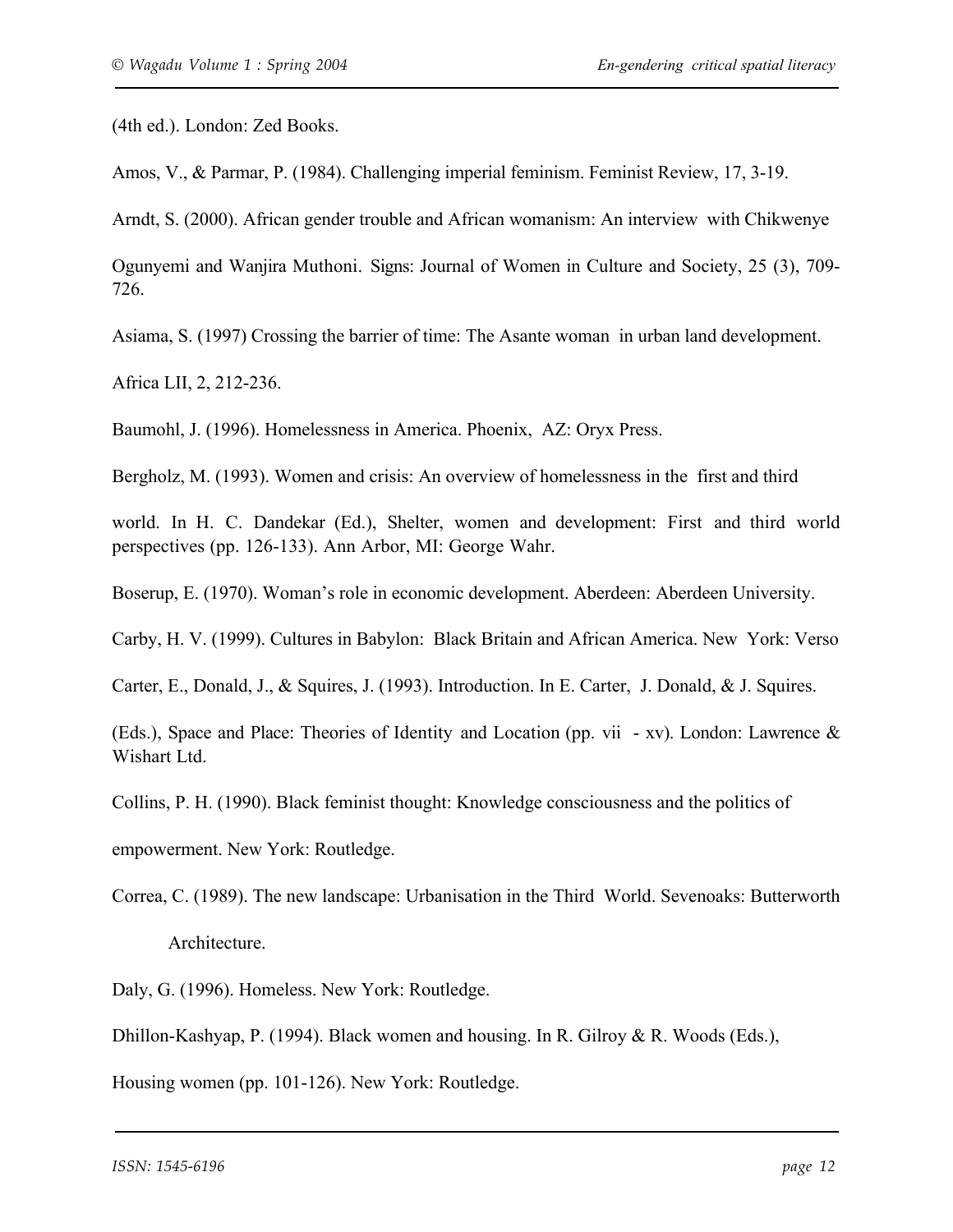Fathy, H. (1973). Architecture for the poor: An experiment in rural Egypt. Chicago, IL:

University of Chicago Press.

Freire, P. (1991). The importance of the act of reading (L. Slover, Trans.). In C. Mitchell & K.

Weiler (Eds.), Rewriting literacy: Culture and the discourse of the other (pp. 139-145). New York: Bergin & Garvey. (Original work published in 1983)

Freire, P. (1996). Pedagogy of the oppressed (M. B. Ramos, Trans.). London: Penguin Books.

(Original work published in 1970)

Government of Ghana. (2000). 2000 population & housing census: Provisional results . Accra:

Ghana Statistical Service.

Haque, S. (1988). The politics of space: The experience of a Black woman architect. In G.

Shabnam, J. Kay, L. Landor, G. Lewis, & P. Parmar (Eds.), Charting the journey: writings by Black and Third World women (pp. 34-39). London: Sheba Feminist.

Harcourt, W. (2001). Rethinking difference and equality: Women and the politics of place. In R. Prazniak & A. Dirlik (Eds.), Place and politics in the age of globalization (pp. 299-322). Lanham, MD: Rowman & Littlefield.

Hayden, D. (1995). The power of place: Urban landscapes as public history. Cambridge, MA:

MIT Press.

Hermanuz, G. (1996). Housing for a postmodern world: Reply to Alice T. Friedman. In D.

Agrest, P. Conway, & L. K. Weisman (Eds.), The sex of architecture (pp. 233-240). New York: Harry N. Williams.

hooks, b. (1989). Talking back: Thinking feminist - Thinking black. London: Sheba Feminist.

hooks, b. (1991). Yearning: Race, gender and cultural politics. Boston: South End Press.

Howell, S. C., & Tentokali, V. (1989). Domestic privacy: Gender, culture, and development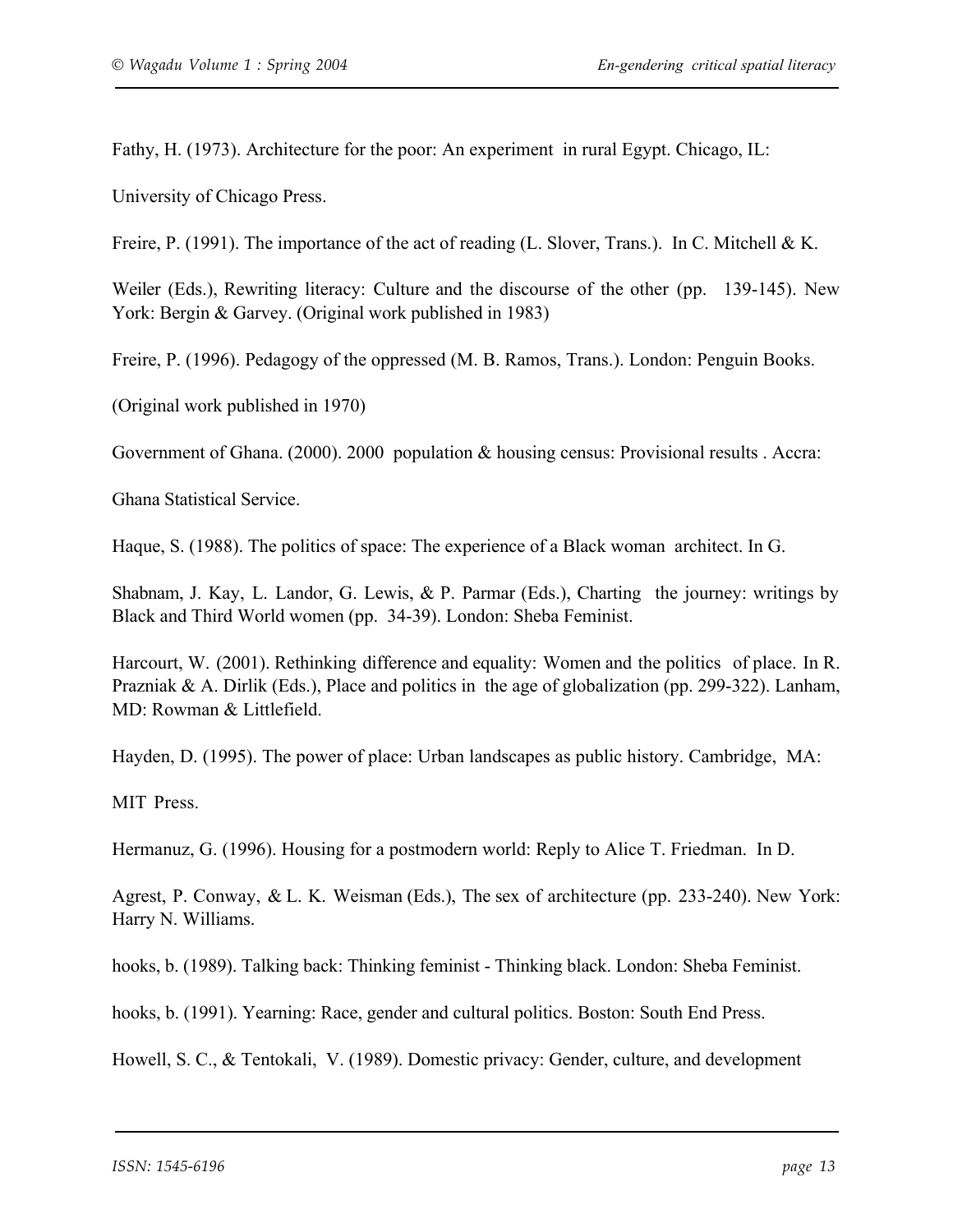issues. In S. M. Low  $\&$  E. Chambers (Eds.), Housing, culture, and design: A comparative perspective (pp. 281-297). Philadelphia, PA: University of Pennsylvania Press.

Hull, G. T., Patricia S. B., & Smith, B. (Eds.). (1982). All the women are white, all the blacks are

men, but some of us are brave: Black women's studies. Old Westbury, NY: Feminist Press.

Keith, M., & Pile, S. (1993). Introduction: The politics of place. In M. Keith & S. Pile (Eds.),

Place and the politics of identity (pp. 1-40). New York: Routledge.

Konadu-Agyemang, K. (2001). The political economy of housing and urban development in

Africa: Ghana's experience from colonial times to 1998. Westport, CT: Praeger.

Lorde, A. (1984). Sister Outsider. Trumansburg, NY: Crossing Press.

Massey, D. (1991). A Global Sense of Space. Marxism Today. 24-29.

Massey, D. (1994). Space, place and gender. Cambridge, UK: Polity Press.

Matrix. (1984). Making space: Women and the manmade environment. London: Pluto Press.

Matrix. (1986). Building for childcare: Making better buildings for the under-5s. London: Matrix

and the Greater London Council Women's Committee.

Mohanram, R. (1999). Black body: Women, colonialism, and space. Minneapolis, MN:

University of Minnesota Press.

Mohanty, C. T. (1998). Under western eyes: Feminist scholarship and colonial discourses. In A.

McClintock, A. Mufti, & E. Shohat (Eds.), Dangerous liaisons: Gender, nation, and postcolonial perspectives (pp. 255-277). Minneapolis, MA: University of Minnesota.

Ogunyemi, C. O. (1985). Womanism: The dynamics of the contemporary black female novel in English. Signs: Journal of Women in Culture and Society, 11 (1), 63-80.

Oppong, C. (1981) Middle class African marriage: A family study of Ghanaian senior civil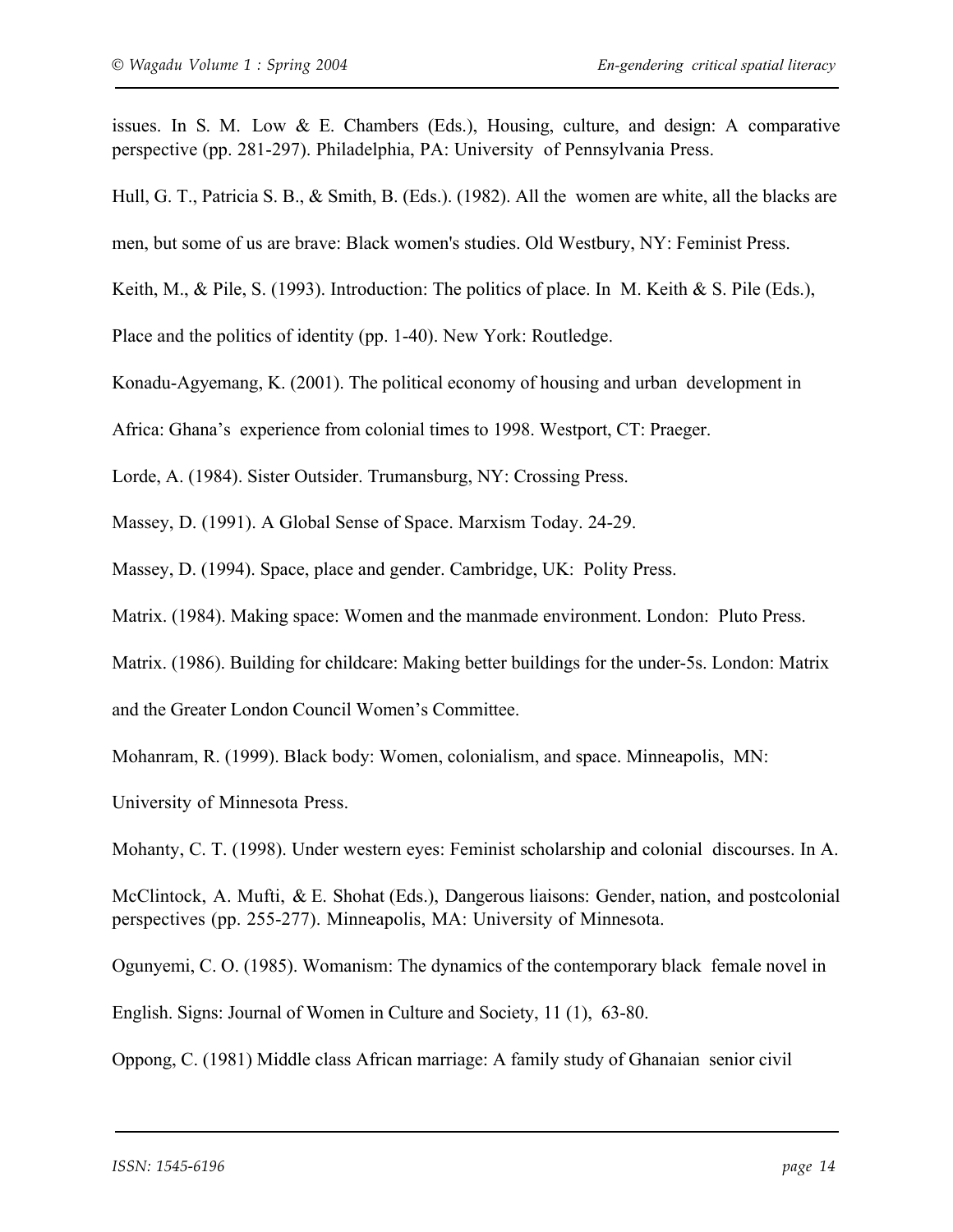servants. London: George Allen & Unwin. (Original work published in 1974)

Oyewumi, O. (1997). The invention of women: Making an African sense of western gender

discourses. Minneapolis, MA: University of Minnesota.

Oyewumi, O. (1998). De-confounding gender: Feminist theorizing and western culture, a

comment on Hawkesworth's "Confounding Gender." Signs: Journal of Women in Culture and Society, 23 (4), 1049-1062.

Pellow, D. (1977). Women in Accra: Options for autonomy. Algonac: Reference Publications.

Pellow, D. (1992). Spaces that teach: Attachment to the African compound. In I. Altman & S. Low (Eds.), Place Attachment (pp. 187-210). New York: Plenum Press.

Rendell, J. (1999). Introduction: Gender, space. In J. Rendell, B. Penner, & I. Borden (Eds.),

Gender space architecture: An interdisciplinary introduction (pp. 101-111). London: Routledge.

Robertson, C. (1984). Sharing the same bowl: A socioeconomic history of women and class in

Accra, Ghana. Bloomington, IN: Indiana University.

Saadawi, N. E. (1997). The Nawal El Saadawi reader. London: Zed Books.

Soja, E. W. (1985). The spatiality of social life: Towards a transformative retheorisation. In D.

Gregory & J. Urry (Eds.), Social relations and spatial structures (pp. 90-127). Basingstoke: Macmillan.

Spivak, G., & Grosz, E. (1990). Criticism, feminism and the institution. In S. Harasym (Ed.), The

postcolonial critic: Interviews, strategies, dialogues (pp. 1-16). New York: Routledge.

Sudarkasa, N. (1994). Female employment and family organization in West Africa. In F. C.

Steady (Ed.), The black woman cross-culturally (8th ed, pp. 49-64). Rochester, VT: Schenkuman Books.

Tuan, Y. (1977). Space and Place: The Perspective of Experience. Minneapolis, MA: University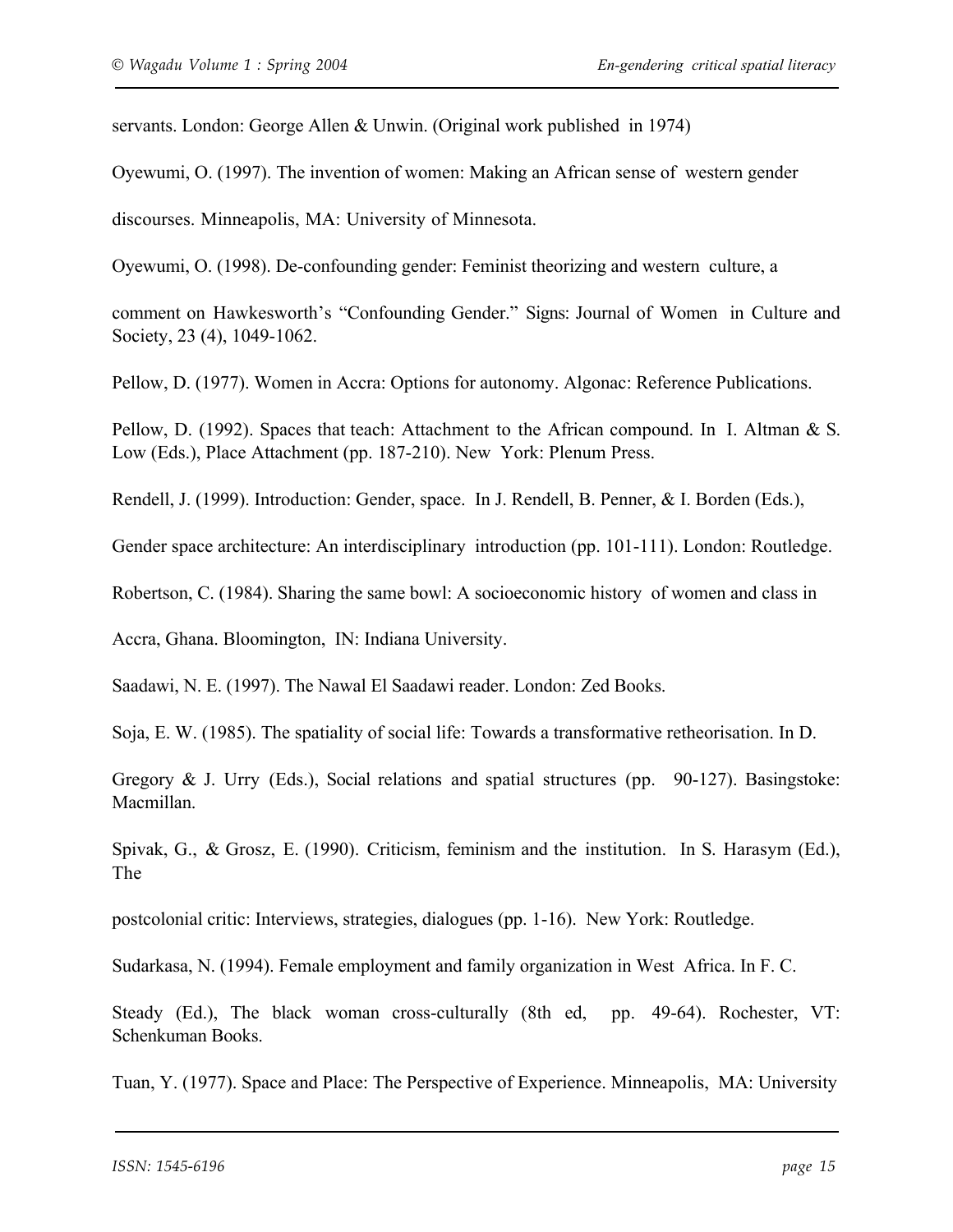of Minnesota.

Walker, A. (1983). In search of our mother's gardens: Womanist prose. SanDiego, CA: Harcourt

Brace.

Weiler, K. (1988). Women teaching for change: Gender, class and power. South Hadley, MA:

Bergin & Hadley.

Weisman, L. K. (1994). Discrimination by design: A feminist critique of the man-made

environment. Urbana and Chicago, IL: University of Illinois.

[1] I use the capitalized word Black to denote the political construct "Black" versus the descriptive term "black."

[2] In Ghana, one of the principal ethnic groups is the Akan within which are the Asante that originate from the Asante Region.

[3] I have lived in Nairobi, Accra, London, Bristol, and now live in Los Angeles.

[4] Matrix was a multi-racial, feminist, architectural co-operative and research network, established in 1980. Their organizational structure was that of a worker's co-operative in which each employee was both an employee and director of the company, who earned equal pay and had an equal say in its running. Matrix worked collaboratively and intimately with women's groups in London to design and construct buildings that met their specific needs, e.g., the Jagonari Education Resource Centre and the Harlow Women's Refuge Centre. Whenever working with their female clients, Matrix's main objective was to always empower them to take control over the design and development of their own environments.

[5] Two of the women are Fante and the other Assin. It is possible to make inferences about Asante female experiences from Akan women's and vice versa because Asantes are part of the larger Akan group, which is linguistically and culturally homogenous. However, there are some significant attitudinal differences among Asantes as a consequence of their historic political dominance in Ghana.

[6] Typically, the compound house was designed as a series of rooms that enclosed an open-air courtyard. *Abusua* family members used the rooms allocated to them as their own bedrooms, with the occasional connected living room area, and shared the bathroom, kitchen and courtyard spaces with each other. The courtyard often served as the main space used for eating together,